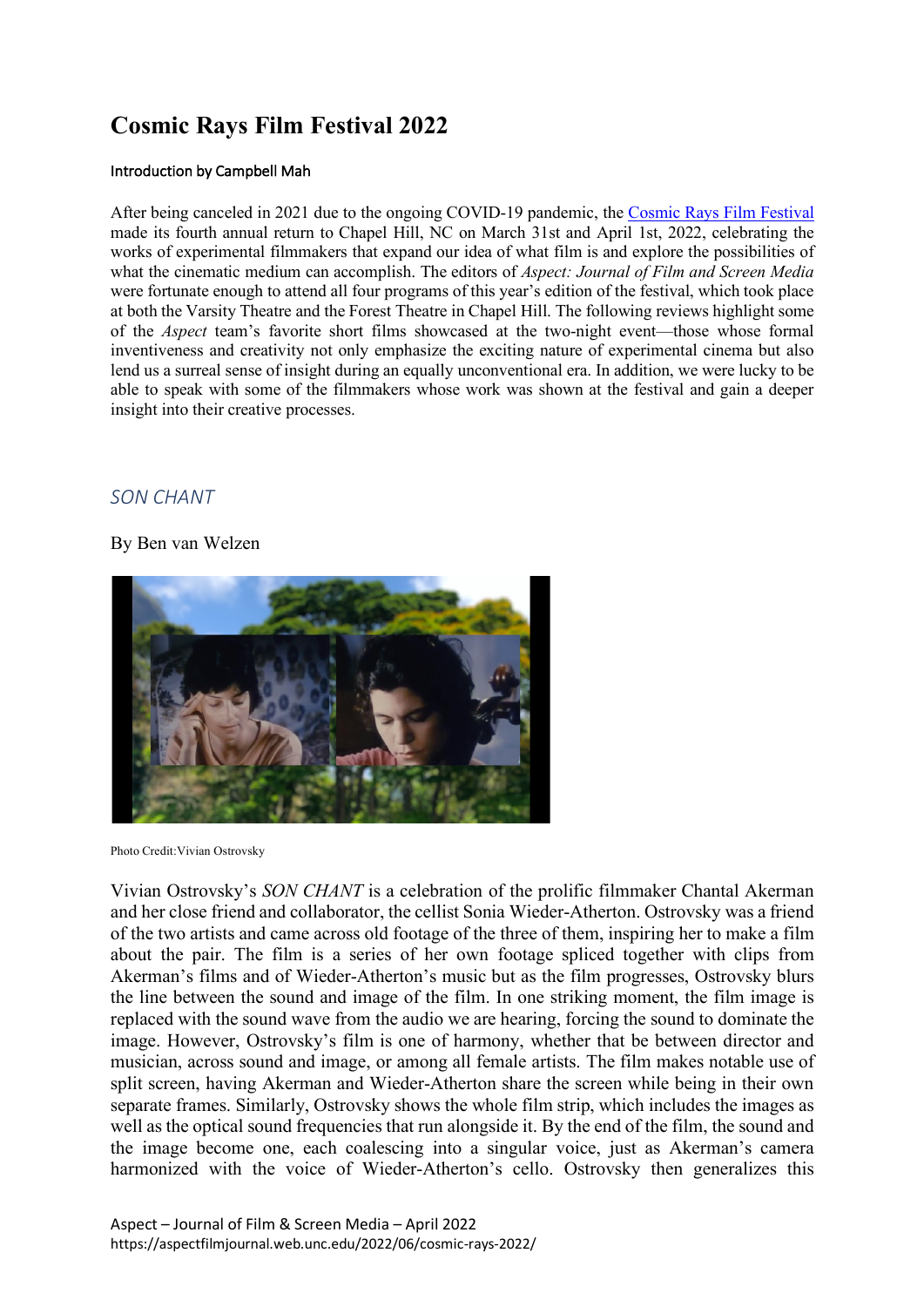experience and broadens it to the city life that she, Akerman, Wieder-Atherton, and so many artists inhabit. In a way, the film demystifies the complicated work of Akerman and inspires new artists to find a passion like the three women of the film. *SON CHANT* is not just a documentary giving a closer look into the lives of a filmmaker and a musician, it expands the canon of their work to welcome voices old and new into the boundless realm of art.

*The following is a virtual interview I conducted with Ostrovsky about her film, her use of sound, and her relationship with Chantal Akerman and Sonia Wieder-Atherton. The transcript has been edited for clarity and brevity.*

### **Starting off, what inspired you to make this film?**

*I met Chantal in the 1970s and we remained friends ever since, meeting in Paris, New York, Tel Aviv, Jerusalem, and our paths crossed various times. I loved her work and I very much appreciated her as a filmmaker, as a friend, and I appreciated her sense of humor. We had common things in our background also, our culture, this middle European background, the stories that we had heard of during our childhood, World War II, our parents generation. After she died, there was a memorial service for her in Lincoln Center and they asked if I wanted to speak and I said no but I wouldn't mind contributing some short filmic material. So I made a first film about her and that was right after her death. For two years I had shot on mini DVs, and instead of Super 8 material where you have to keep close records, you can see the result of DVs immediately so I kept the cassettes and put the date on it and wouldn't pay much attention to it. Years later I took my boxes of mini DVs, and I had about 200 of them, and I decided to really go through all of them. I thought most of it was flat and boring until I got to the end and I found this snippet of film we had had with Sonia, Chantal, and myself, and I really liked that little bit of film. I knew a lot about Chantal and I knew that she had lived with Sonia for a long time and even after they split up, Chantal would immediately call Sonia when anything serious happened so I knew that their collaboration meant a lot to both of them. I knew for Chantal that Sonia was like a pillar in her life and I had gone through a lot of the interviews and articles that were written about Chantal after her death and I noticed that one of the things that the articles did not mention that much — they mentioned the Holocaust, the rhythm of her films, the takes and the camera — was her use of sound, which I thought was one of her fortes. So I thought I'd make a film about their collaboration which was so important to her films and so important to both of them.*

### **Something else I wanted to talk about was exactly that use of sound, which I agree isn't talked about enough. In your previous work, how have you worked with sound?**

*Well I forgot another detail about where this film comes in in the scope of my own work. There's a movie house here in New York called Film Forum that acts kind of as a cinematheque for me. I* was commissioned by Film Forum to make a short film between two and four minutes of *whatever I wanted but with no sound. For me sound is always a really important element, and it has the same importance that the images have. So after toying around with ideas I came up with a work called* Unsound *which is a film without sound but it's about sound. Chantal's film came after that so I really went back to using the sounds in her film.*

#### **So after you had met Chantal, what was your relationship with Sonia?**